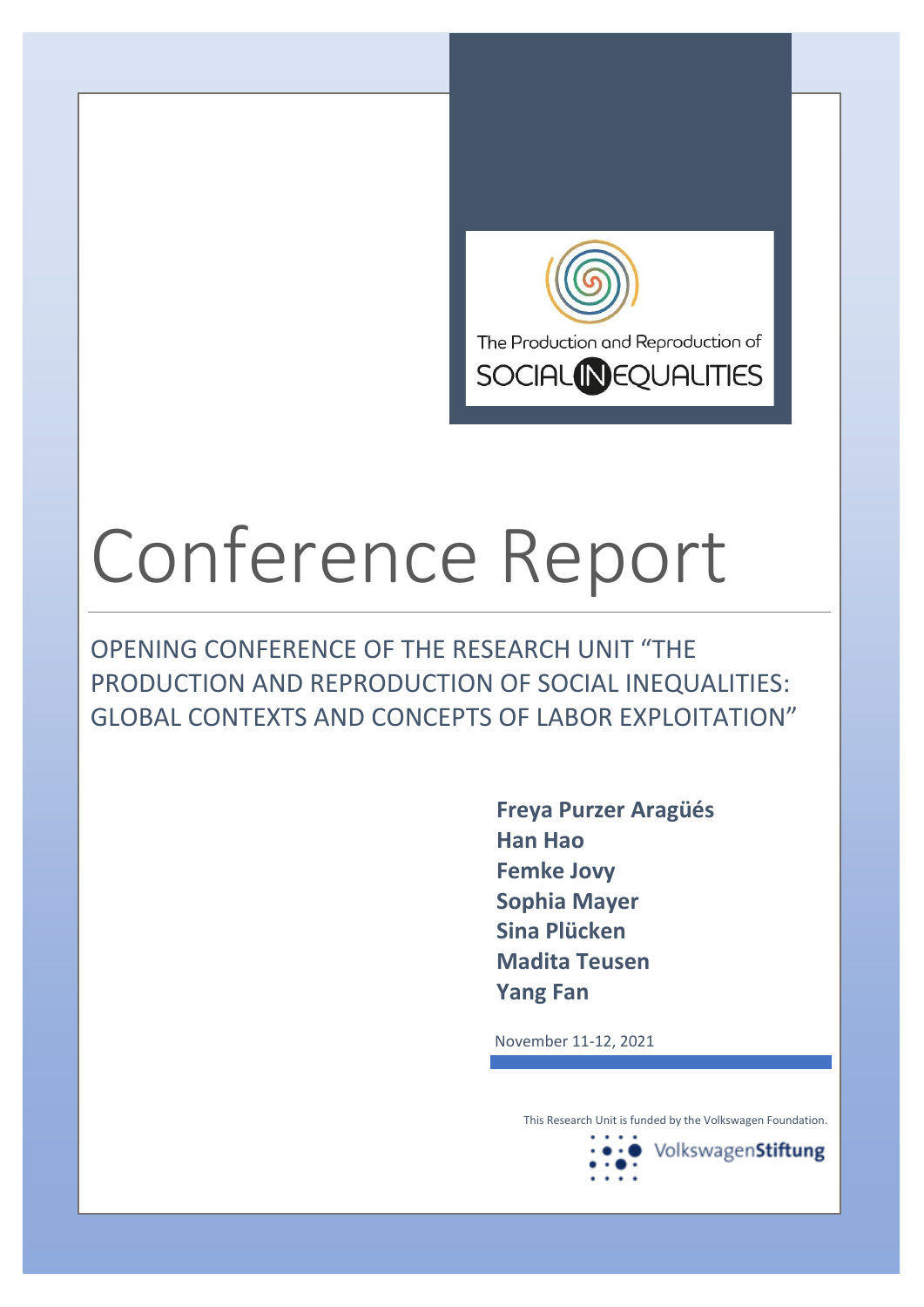

## Conference Report

## "The Production and Reproduction of Social Inequalities: Global Contexts and Concepts of Labor Exploitation"

*Freya Purzer Aragüés, Han Hao, Femke Jovy, Sophia Mayer, Sina Plücken, Madita Teusen, Yang Fan*



*Participants of the conference "The Production and Reproduction of Social Inequalities", 11.11.2021*

The opening conference of the same title as the international research unit hosting it took place on November 11 and 12, 2021. Due to the Covid-19 pandemic, the conference was held online via Zoom. This enabled international participation from both speakers and audience to engage in an initial exchange. As it was the first conference held, the panels mainly focused on presenting the preliminary approaches of the different projects of the unit, whose main objective is to analyze how attempts aimed at increasing equality often have contributed to generating more durable inequalities both from a historical and contemporary perspective.

For the 1st panel of the conference, chaired by Michaela Pelican (University of Cologne - UoC), Cynthia Pizarro (External Advisor; University of Buenos Aires) held a keynote lecture on "The Impact of the COVID-19 Pandemic on Labor Migrants: Accentuation of Inequalities". In her speech she emphasized how the Covid-19 pandemic intensified the different intersecting regimes of mobility in which some peoples' movements are normalized while others' are criminalized. Thereby an exacerbation of existing social inequalities and the rise of new ones was produced by this pandemic, which especially affected the Latin American migrant population. She elaborated on how the precarious conditions experienced by many migrants in Latin America were intensified by mitigation measures like closure and militarization of borders, lockdowns and quarantine. This also led to the increasing racialization of the virus, when Covid-19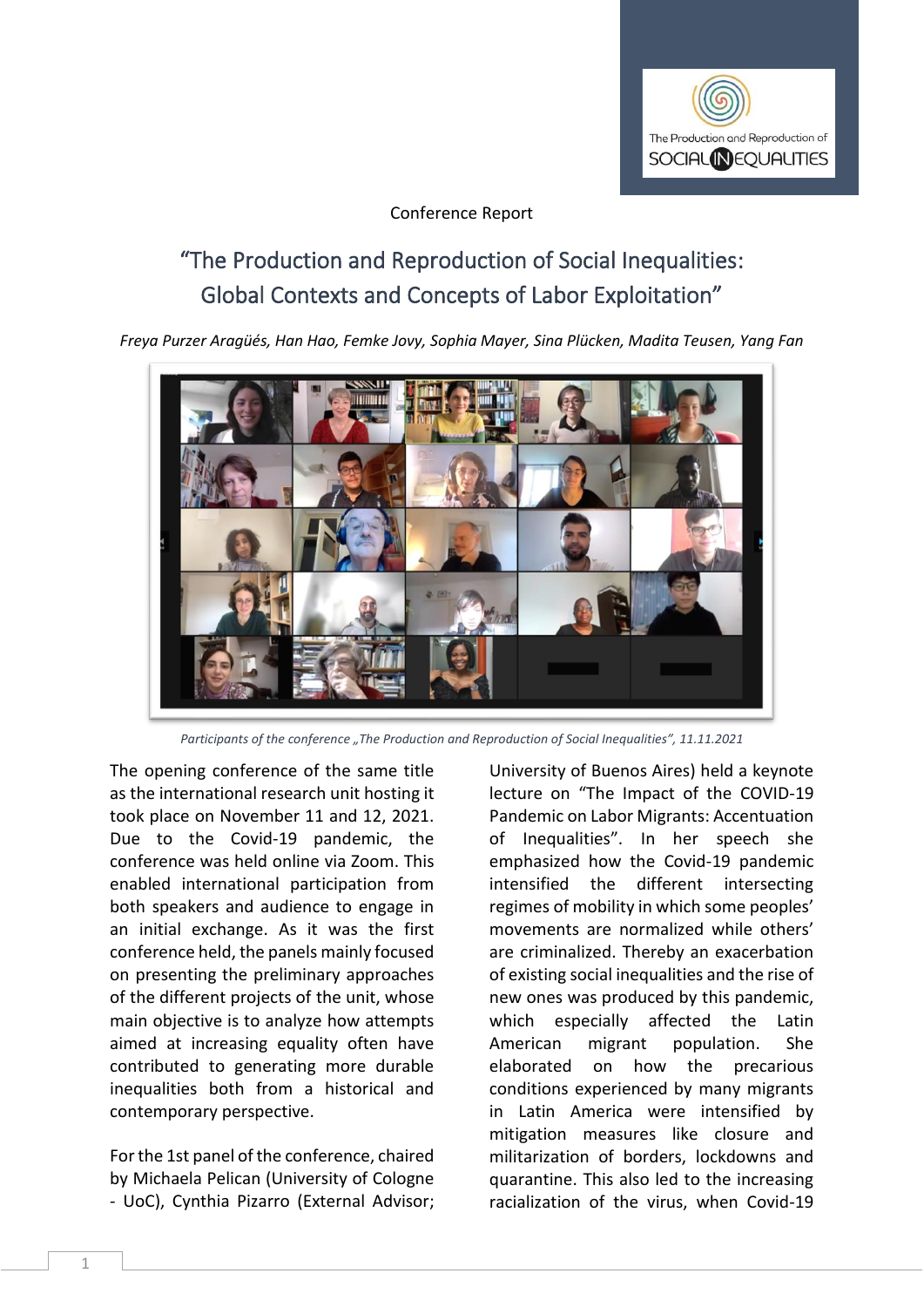struck racialized minorities the hardest. Cynthia Pizarro's collaborative research during the Covid-19 pandemic showed that migrant mobility has thus continued but with accentuated inequalities and risks for migrant communities which are related to the migration cycle of origin, transit, destiny and return. It remains now to be seen whether migrants will continue unsafe practices established during the Covid-19 pandemic that lead to smuggling, trafficking, and exploitation and if governments seize the opportunity to institutionalize policies such as militarization and border closure.

The 2nd panel "What makes a politician an expert on colonial labor? The ILO and the concept of 'Native Labor'" was chaired by Ulrike Lindner (UoC) and consisted of a presentation by doctoral researcher Fabiana Kutsche (UoC), enriched by comments made by Daniel Maul (Guest Speaker; University of Oslo) and Marcel van der Linden (External Advisor; University of Amsterdam). In the center of this presentation stood the so-called Committee of Experts on Native Labor, which was initiated in 1926 as a specialized working group of the International Labor Organization (ILO). The concept of 'native labor' was a racist term used for workers of color in the former colonies, therefore creating a double-standard and disguising their exploitation that had already been prohibited under the international labor standards. By drawing on examples of Great Britain and Germany, Fabiana Kutsche examined the choice of personnel in the committee, finding out that, in the eyes of the ILO, an 'expert on native labor' would not be a worker him- or herself or a person living in the dependent territories, but instead mostly white males over the age of 55, who looked back at successful careers in their countries' colonial pasts and had no working class background themselves. They were selected in the

interests of their respective national governments and represented the colonial past's spirit on an international platform. Therefore, this study serves as an example for racist knowledge production and will help to gain an understanding of the intersections between internationalism, colonialism and labor politics in the first half of the 20th century, which also has a great impact on how labor is organized today.

In panel 3, chaired by Tu Huynh (Jinan University), Jonathan Ngeh (UoC) and Anne Kubai (External Advisor; Södertörn University) elaborated on "Debates on 'Trafficking in Persons and Slavery' in Cameroon". Jonathan Ngeh talked about the recent backlash to human trafficking in Cameroon that was fueled by the shared experiences of returned migrant (domestic) workers from the gulf states which included labor exploitation and structural difficulties to return to Cameroon. He identified the importance of exploitation for the grassroots understanding of human trafficking that differs from the focus on coercion in legal terms of human trafficking. This problematic distinction based on agency, which seeks to differentiate (coercive) trafficking from (voluntary) smuggling, produces questionable data about trafficking and adds to the reproduction of social inequalities. Agency seems especially important to the question posed by Anne Kubai whether the history of human trade is repeating itself in the era of global neoliberalism. What really is the difference between slavery then and human trafficking now? Or when and how does trafficking become slavery? The history of trade in humans needs to be understood through peoples' stories to answer these questions. Anne Kubai elaborates how understanding migrants' life situations and decision-making processes can help to critically examine the link between